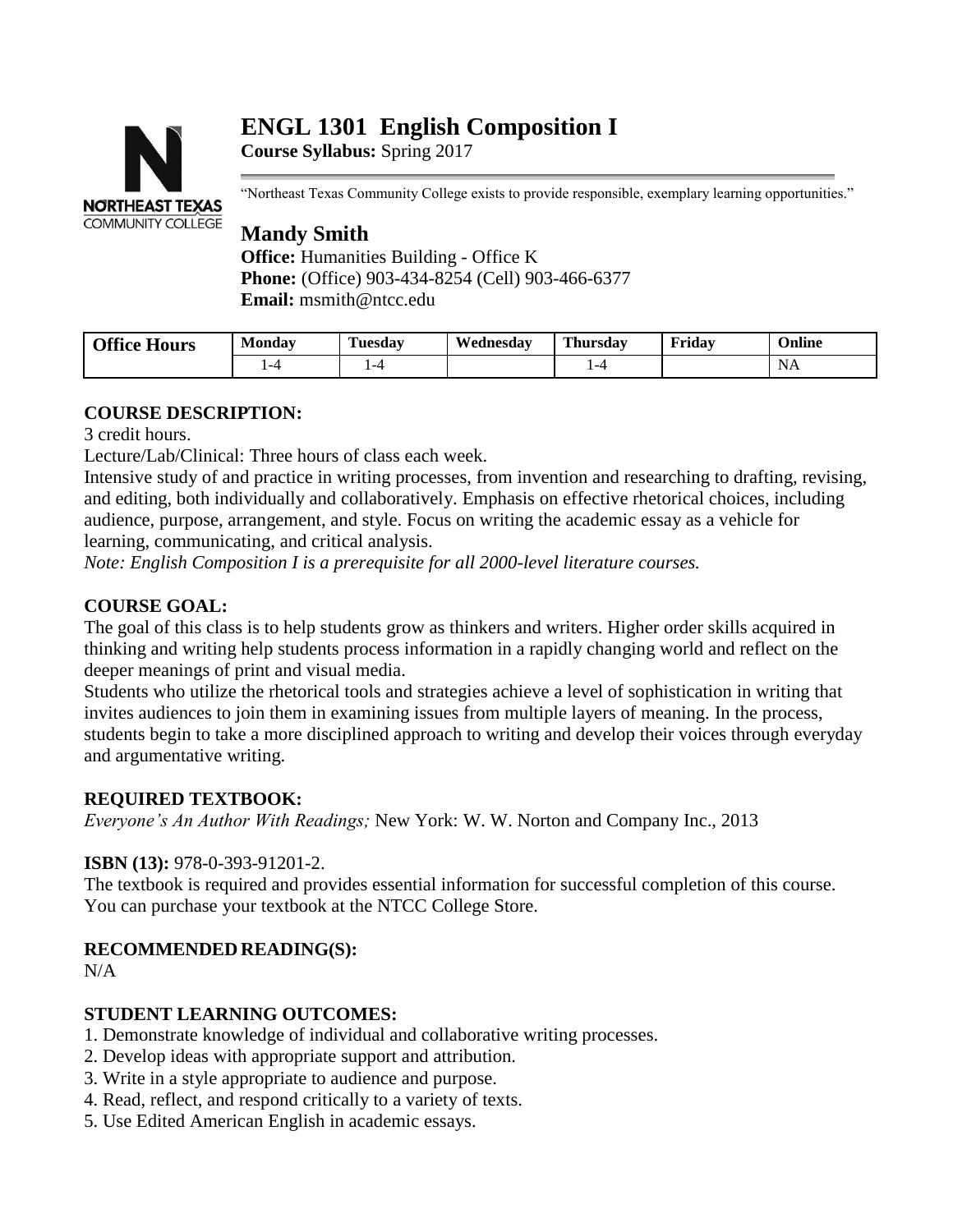# **COURSE OBJECTIVES:**

Working in a spirit of inquiry and dialogue, upon successful completion of this course, you will:

- 1. Apply a variety of invention strategies that generate topics and ideas suitable for writing at an analytical level.
- 2. Apply a variety of organizational strategies that use critical thinking skills to develop a logical progression of ideas and supporting evidence.
- 3. Apply a variety of revision strategies that clarify and enhance the writer's approach to the topic.

# **LECTURES & DISCUSSIONS:**

Lectures are supplemented by the reading assignments and videos watched in class and in-class writing assignments. You are required to read assignments and participate in classroom discussions and writing.

# **EVALUATION CRITERIA FOR WRITING ASSIGNMENTS**

| Grade    | <b>Criteria</b>                                                                                                                                                                                                                                                                                                                                                                                                                                                                                                                                                                                                                                                                                                                                                                                                                                                                                                                                                               |
|----------|-------------------------------------------------------------------------------------------------------------------------------------------------------------------------------------------------------------------------------------------------------------------------------------------------------------------------------------------------------------------------------------------------------------------------------------------------------------------------------------------------------------------------------------------------------------------------------------------------------------------------------------------------------------------------------------------------------------------------------------------------------------------------------------------------------------------------------------------------------------------------------------------------------------------------------------------------------------------------------|
| 90-100   | The essay provides a well-organized response to the topic and maintains a central focus. The ideas are<br>expressed in appropriate language. A sense of pattern of development is present from beginning to end.<br>The writer supports assertions with explanation or illustration, and the vocabulary is well suited to an<br>academic paper. Sentences and phrasings within sentences reflect a command of standard written<br>English, including what constitutes a complete sentence. Grammar, punctuation, and spelling are almost<br>always correct.                                                                                                                                                                                                                                                                                                                                                                                                                   |
| 80-89    | The essay provides an organized response to the topic. The ideas are expressed in clear language most<br>of the time. The writer develops ideas and generally signals relationships within and between the<br>paragraphs. The writer uses vocabulary that is appropriate for the essay topic and avoids<br>oversimplifications or distortions. Sentences generally are complete and also grammatically correct,<br>although some grammatical errors may be present when sentence structure is particularly complex.<br>With few exceptions, punctuation, and spelling are correct.                                                                                                                                                                                                                                                                                                                                                                                            |
| 70-79    | The essay shows a basic understanding of the demands of essay organization, although there might be<br>occasional digressions. The development of ideas is sometimes incomplete or superficial, but basic<br>logical structure can be discerned. Vocabulary generally is appropriate for the essay topic but at times is<br>oversimplified. Sentences reflect a sufficient command of standard written English to ensure reasonable<br>clarity of expression. Sentence fragments, fusions, and comma splices may be present. Grammar is<br>usually, although not always, correct. Common words are spelled correctly but more difficult words<br>may be misspelled.                                                                                                                                                                                                                                                                                                           |
| 60-69    | The essay provides a response to the topic but generally has no overall pattern of organization OR<br>begins with a response to the topic but does not develop the response. Some paragraphs have adequate<br>structure, but ideas are often undeveloped or are repeated and/or seem to be presented randomly. The<br>writer generally does not signal relationships within and between paragraphs The writer uses informal<br>language frequently and writes in a conversational style when appropriate academic prose is needed.<br>Vocabulary seems limited and words may be misused. Sentences are often simplistic and lacking in<br>variety. Sentence phrasing obscures rather than enhances clarity of expression. The essay has recurrent<br>grammatical problems or has occasional problems only because of the narrow range of sentence and<br>language variety. Fragments, fusions, and comma splices are common. Punctuation, and spelling errors<br>occur often. |
| Below 50 | The essay suffers from general incoherence and has no discernible pattern of organization. It displays a<br>high frequency of error in the regular features of standard written English. Lapses in punctuation,<br>spelling, and grammar often frustrate the reader. Or, the essay is so brief that any reasonably accurate<br>judgment of the writer's competence is impossible.                                                                                                                                                                                                                                                                                                                                                                                                                                                                                                                                                                                             |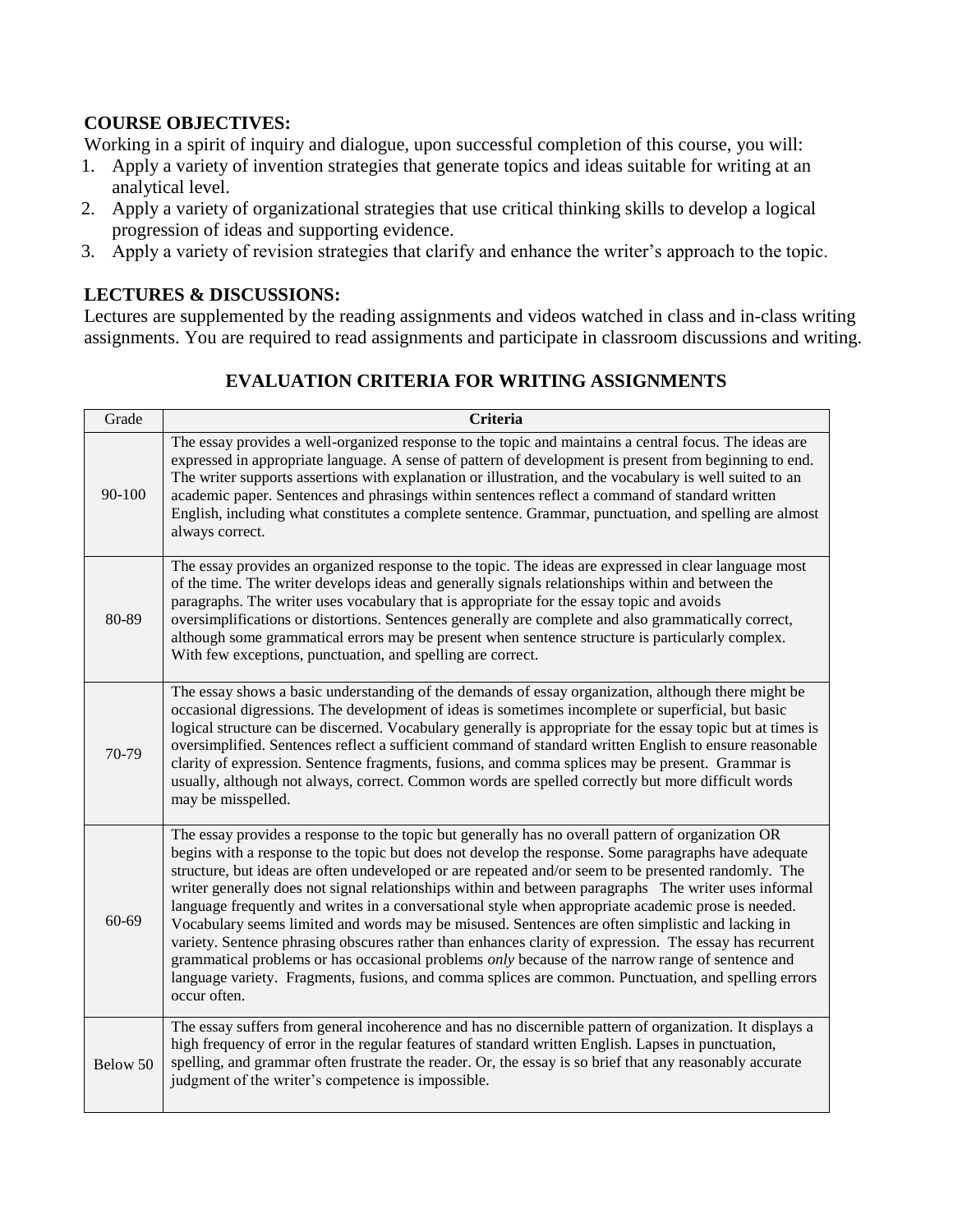# **COURSE/ASSIGNMENTS GRADES**:

Your assignments will be evaluated using the following point values:

| Three Essay Assignments $@$ 100 points each    | 300 |
|------------------------------------------------|-----|
| One Research Essay                             | 200 |
| Four Peer Review rough drafts @ 25 points each | 100 |
| Four Turnitin Rough Drafts @ 50 points each    | 200 |
| <b>Writing Journal</b>                         | 200 |
| Total                                          |     |

#### **COURSE EVALUATIONS:**

Toward the end of the course you will be asked to complete an online course evaluation. Students are encouraged to fill out an online evaluation for each of their courses. This will be your opportunity to share important feedback on each of the courses you take at NTCC and the faculty member who teaches the class. Please watch for info about the evaluation on your NTCC email account and make sure you participate in evaluating your experiences in the classroom.

#### **ASSIGNMENTS:**

Conscientious and timely completion of reading and writing assignments is essential for success in this English course. All papers must be typed in MLA format, saved as a word document or as rich text format (rtf.) and submitted on the due date.

#### **WRITING ASSIGNMENTS:**

Please follow these instructions when writing your papers:

- Writing assignments must be typed in MLA format.
- Use Times New Roman 12 pt. font.
- Double-space.
- Essay writing assignments are usually two-to-three pages in length (500-750 words) with the exception of the research paper, which is between four and five pages including a work-cited page.
- Pay close attention to spelling, grammar, and punctuation.
- Due dates for all reading and writing assignment will be assigned during class.
- Final drafts should be submitted in class on the due date.
- Your assignments will be graded holistically based on the writing rubric in the syllabus.
- **Late papers are only accepted at the instructor's discretion and will not receive full credit. Emergency situations will be handled on an individual basis.**

#### **READING ASSIGNMENTS:**

Students are expected to read all reading assignments before coming to class. Students may be asked to respond to readings in their writing portfolio or during class discussions. Failure to read and respond effectively to the reading assignments will affect your grade in the course.

# **IN-CLASS WRITING ASSIGNMENTS:**

Students will be expected to write on a variety of topics during class time. The work will be generated throughout the semester and submitted through the student's writing journal.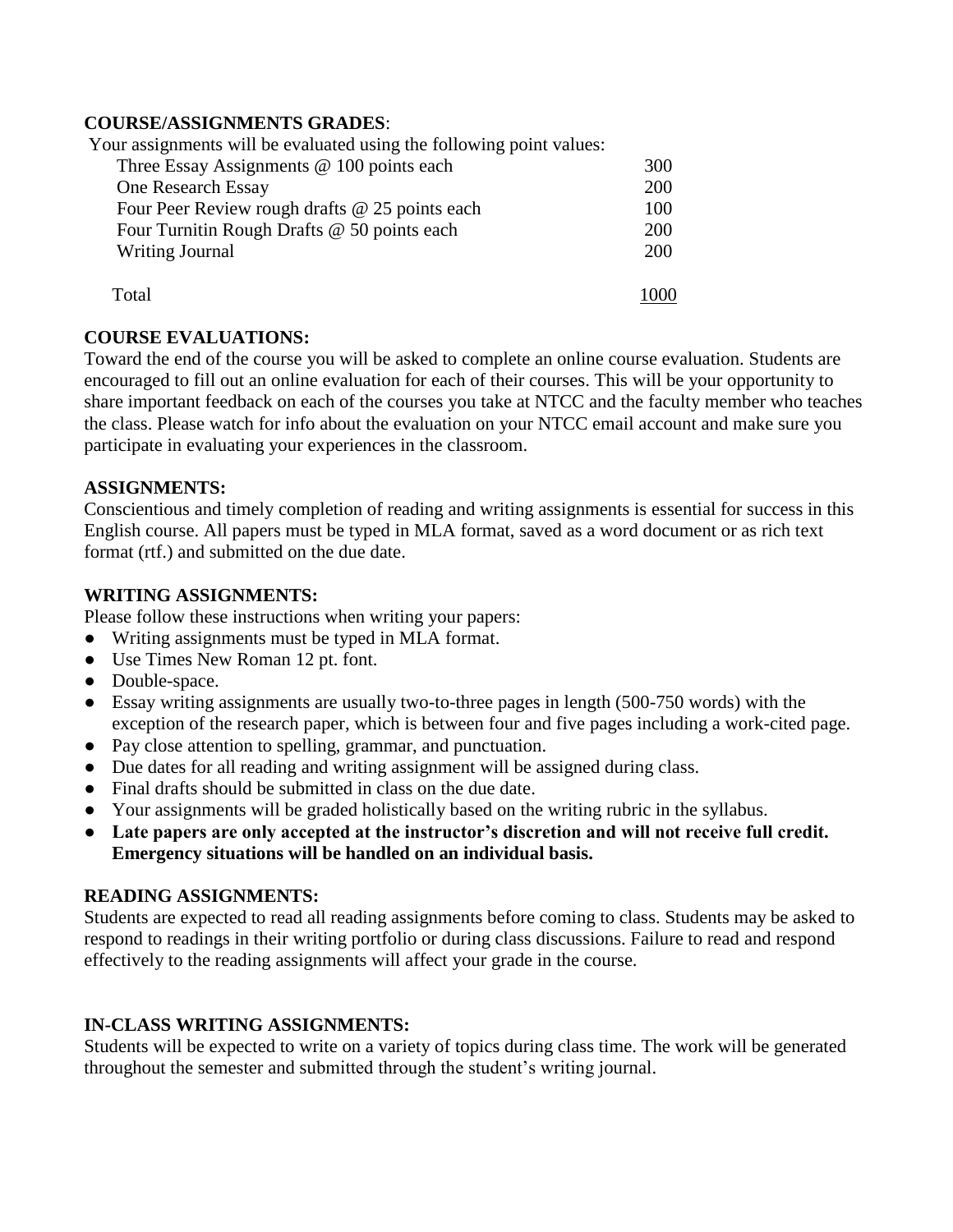# **STUDENT RESPONSIBLITIES AND EXPECTATIONS:**

# **COURSE EXPECTATIONS**:

To complete this course successfully, you should do the following:

- Read all of the textbook assignments.
- Participate actively and meaningfully in all group discussions.
- Prepare and submit all writing assignments on time.
- Attend class regularly.

# **STUDENT RESPONSIBILITIES:**

Please try to make it to class on time. Many times we begin writing and reading assignments at the start of class; if you're late you **will not** be able to make up those assignments. You **MUST** bring your textbook, paper and writing utensil to class. This is an English composition course; therefore we will be reading the text and writing in class. You will not be successful in this class without the appropriate materials.

Please don't engage in casual conversations during our lecture, discussion and group times or while we're working on other assignments. I reserve the right to act as necessary to maintain a productive class environment, including asking disruptive students to leave, and in extreme circumstances, dropping chronic disruptors from my course. I will not tolerate uncivil behavior toward other class members during class discussions. Please do not use cell phones, tablets or computers during class unless the device is being used as a part of the classwork.

# **ATTENDANCE/PARTICIPATION POLICY:**

Attendance will be taken daily either orally or by a sign-in sheet. If you come to class late, it is **YOUR**  responsibility to make sure that the instructor counts you in attendance for that day. Students who miss more than five class periods will be subject to failure in this course.

# **WITHDRAWAL POLICY/DATE:**

IT IS YOUR RESPONSIBILITY TO DROP A COURSE OR WITHDRAW FROM THE COLLEGE. FAILURE TO DO SO WILL RESULT IN RECEIVING A PERFORMANCE GRADE, USUALLY A GRADE OF "F"

# **PLAGIARISM:**

In any written paper, you are guilty of the academic offense known as plagiarism if you half-copy or copy the author's sentences, words. Usually this results in an automatic grade of "F" for the course. You cannot mix the author's words with your own or "plug" your synonyms into the author's sentence structure. If you use another author's words, phrases, sentences, even if you are paraphrasing, you must cite the source.

# **NTCC ACADEMIC HONESTY STATEMENT:**

"Students are expected to complete course work in an honest manner, using their intellects and resources designated as allowable by the course instructor. Students are responsible for addressing questions about allowable resources with the course instructor. NTCC upholds the highest standards of academic integrity. This course will follow the NTCC Academic Honesty policy stated in the Student Handbook."